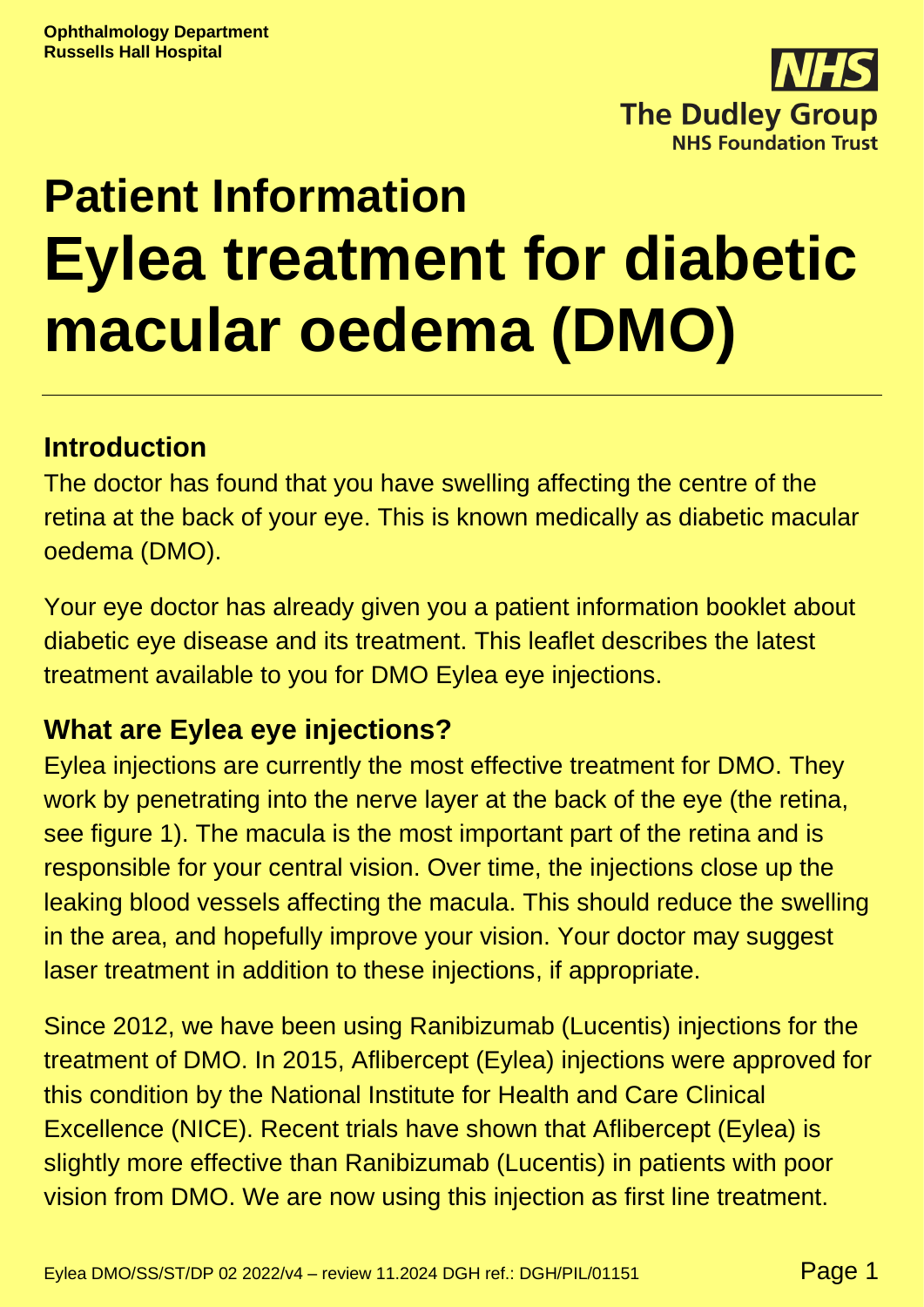#### **Ophthalmology Department Russells Hall Hospital**

In some patients who respond incompletely or inadequately, we can add a steroid implant as well.



Figure 1 shows the side image of an eye (image courtesy of NHS Choices)

#### **How does the treatment work?**

If your doctor has suggested Eylea treatment, it means your eye contains extra amounts of a protein called vascular endothelial growth factor (VEGF). It is one of the causes of leaky, abnormal blood vessels. The excess fluid that comes from these blood vessels can build up and lead to changes in your vision.

Eylea is designed to block VEGF. By blocking VEGF, Eylea may prevent damaged blood vessels from leaking fluid into the macula.

You will need to have Eylea injections once a month for the first five months – this is called a loading dose. You will then need to have an injection every two months for one year. After this, you will just need to have the injection when you need it, depending on the condition of your eye.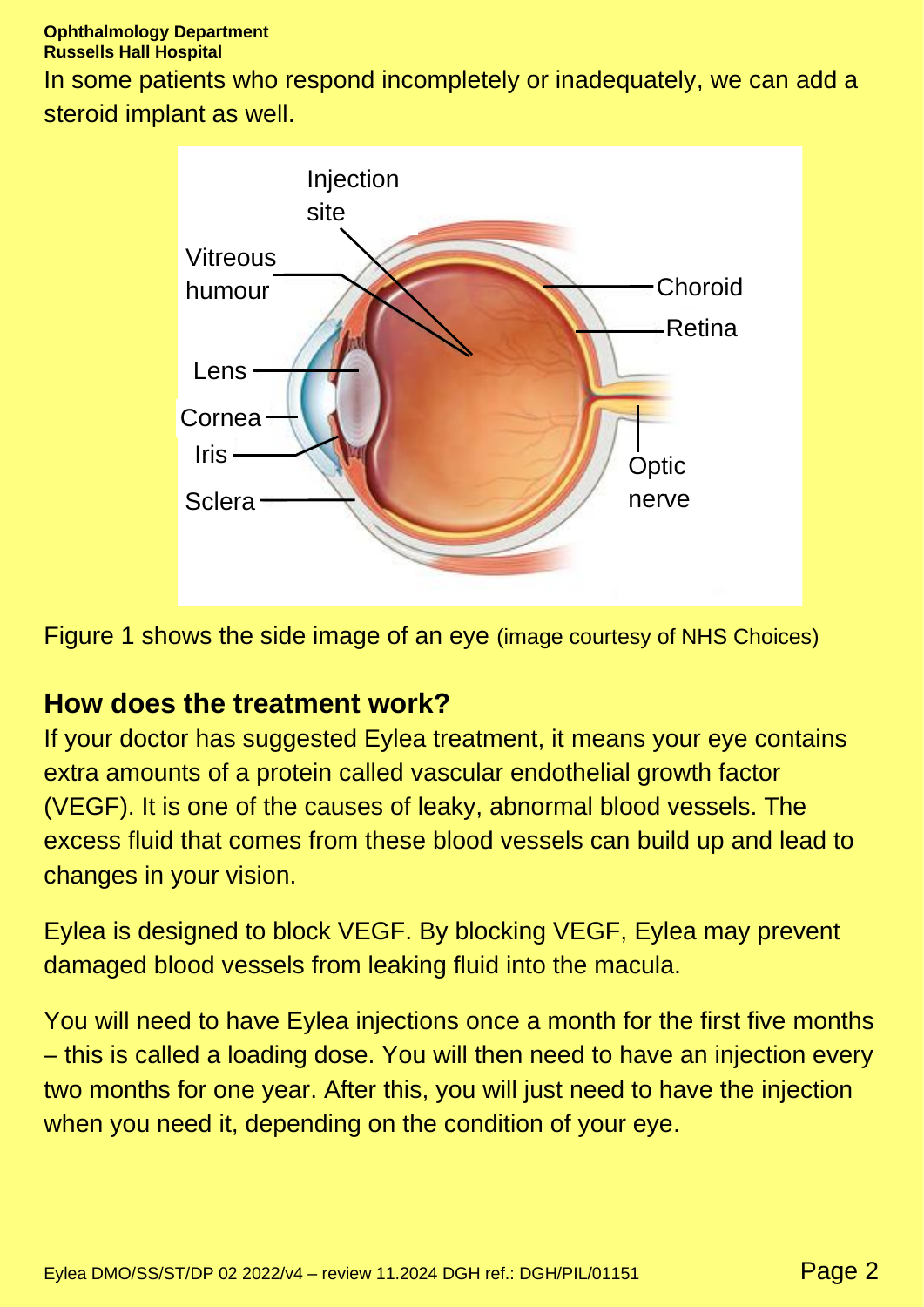## **How long am I consenting for treatment?**

You will be given an indefinite course of treatment, unless you withdraw consent or lose capacity.

#### **What are the benefits?**

The benefits of the treatment are:

- It should reduce inflammation and swelling in the macula of your eye.
- It can also help improve vision and prevent further damage.

## **What are the risks of having the injections?**

It is important that you know about the risks of the treatment:

- About two in every 100 patients may have a stroke or mini stroke (TIA) during the two-year course of treatment. However, it is not clear if this is due to the injections or due to diabetes.
- About two in every 100 patients may experience chest pain (angina) and a heart attack.
- Eye-related risks may affect about four in every 100 patients. These may include:
	- o A cataract (about one out of every 100 patients may get this).
	- o Leakage of blood into the vitreous humour of the eye (about one out of every 100 patients may get this).
	- o About one to two people in every 200 patients may get raised eye pressure, retinal detachment or an eye infection.

#### **What are the alternatives?**

There are alternatives that are licensed for use with people who have DMO, and some that are not licensed yet. Amongst the licensed ones are Ozurdex implants and Iluvien implants. These drugs are licensed only for those people who have long standing (chronic) swelling and have had cataract surgery.

Intravitreal triamcinolone (IVTA) and intravitreal avastin injections are unlicensed but still used in the UK.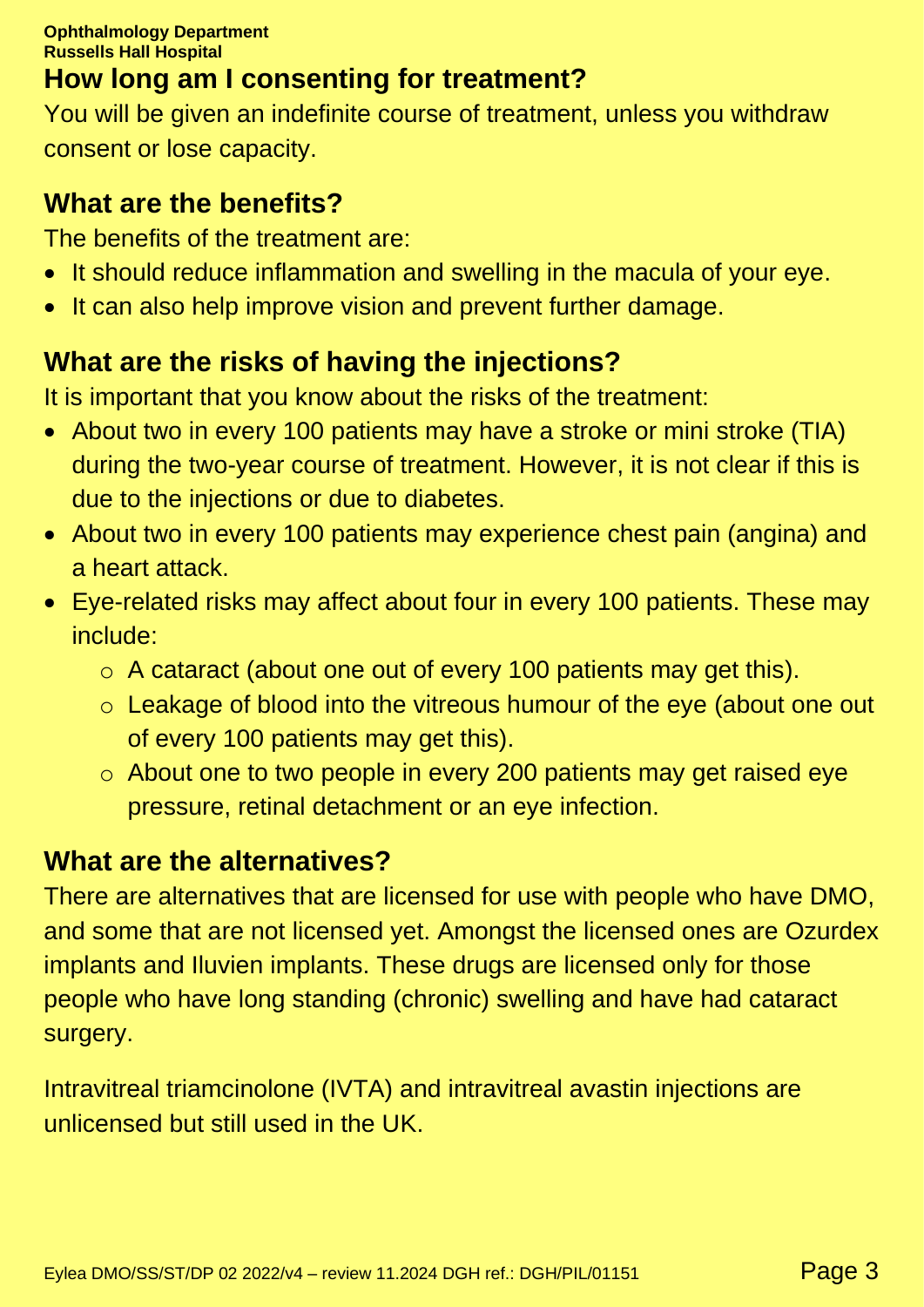#### **What happens before the treatment?**

If you want, you can take paracetamol tablets on the morning of the injection, if you can take them (always read the label; do not exceed the recommended dose).

#### **What happens during the treatment?**

The eye doctor will put numbing anaesthetic drops into your eye. This means you should not feel anything during the procedure. When your eye is numb, the eye doctor will deliver the Eylea medication through a tiny needle. While this is happening, you may feel some pressure on your eye.

You will not need to stay in hospital.

#### **Will my vision improve with the injections?**

Research has shown that people who have DMO and are treated with Eylea injections have improved eyesight. They are able to read up to two lines more on the eye chart, compared to those who have had laser treatment only. 30 per cent of patients could read three lines more on the eye chart, compared to laser alone, after two years of treatment.

Fewer patients have decreased eyesight after the treatment compared to laser treatment alone.

#### **Are there any reasons why I cannot have the injections?**

- The injections cannot be given to people who have had a stroke, mini stroke (TIA) or heart failure in the past three months.
- It will not be used if you have an infection or inflammation in or around the surrounding tissues of the eye.
- Eylea injections are not suitable for pregnant or breastfeeding women.
- Additional support may be needed for patients who may find local anaesthetics difficult to tolerate due to dementia/cognitive impairment. In this case, alternative solutions will be discussed with the patient and those who support them.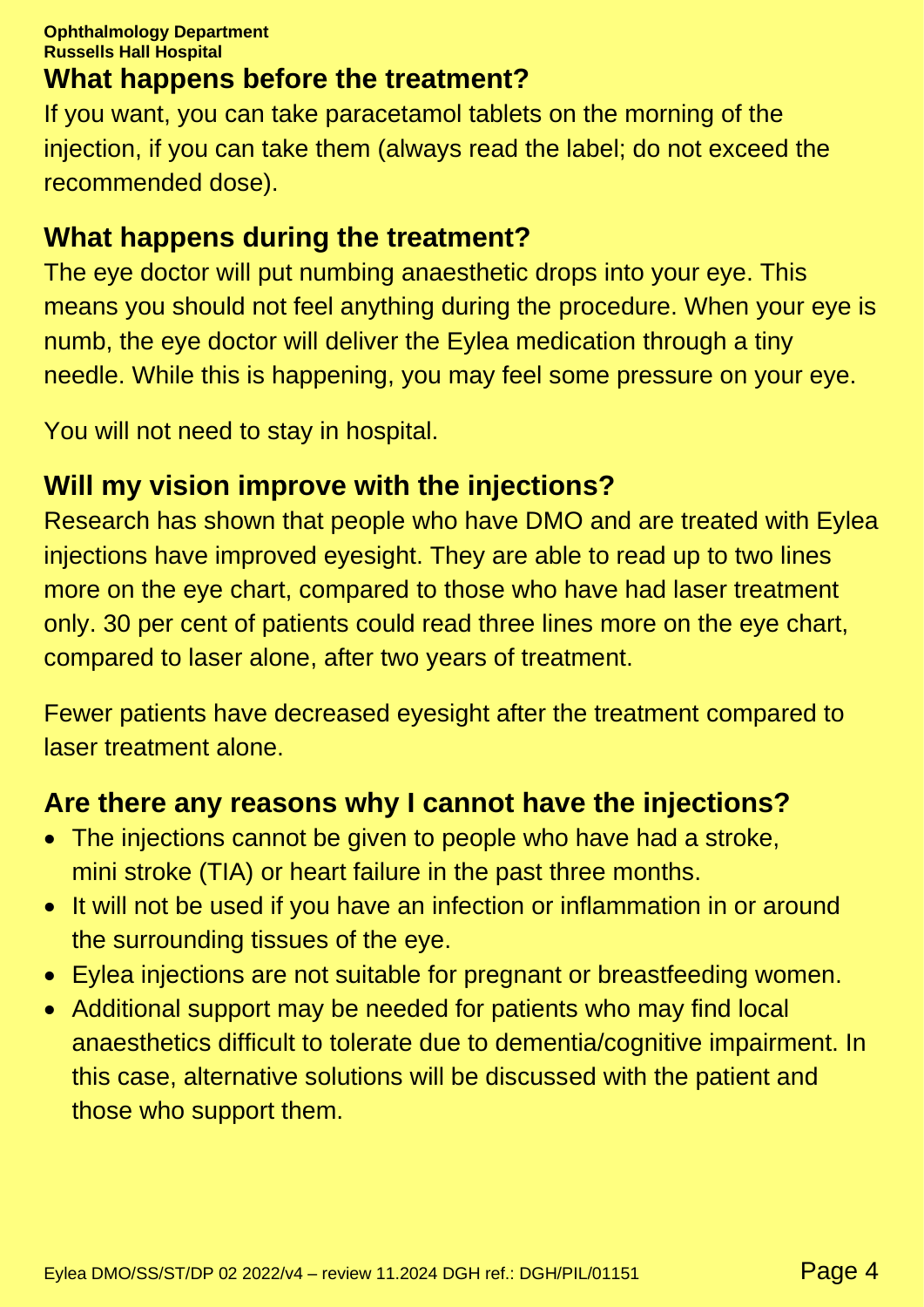**Ophthalmology Department Russells Hall Hospital**

#### **'One Stop Service'**

The Trust is introducing a 'One Stop Service' for some intravitreal injections. A 'One Stop Service' is where an injection may be offered on the same day you attend the eye clinic. This may result in you having an extended waiting time in clinic, but it will mean you do not have to return on a separate occasion for your eye injection. A doctor or nurse will discuss this with you in the clinic.

## **Advice after eye injections What should I expect after the injection?**

Your eye may feel painful for 24 to 48 hours. If necessary, you can take painkillers such as paracetamol or ibuprofen if you can take them (always read the label; do not exceed the recommended dose). If the eye becomes significantly red and painful with reduced vision, contact the **Urgent Referral team** immediately on **01384 456111 ext. 3633.**

It is best to avoid products containing aspirin. However, if you take regular soluble aspirin (75mg), you can continue to take it as advised by your GP.

If you have bruising on or around the eye, this should fade gradually over the next couple of weeks.

At times, a tiny air bubble can be introduced into the eye during the injection. This appears as a round, dark floater in the centre of your vision the day after the injection. Do not be alarmed, as this will get smaller and should disappear within 48 hours.

Rarely, the surface of the eye can get scratched during the injection process. This can cause sharp, sudden pain three to six hours after the injection. If this happens, it is easy to treat, so please get in touch with the **Urgent Referral team** at Russells Hall Hospital Eye Clinic on **01384 456111 ext. 3633** (9am to 4.30pm, Monday to Friday).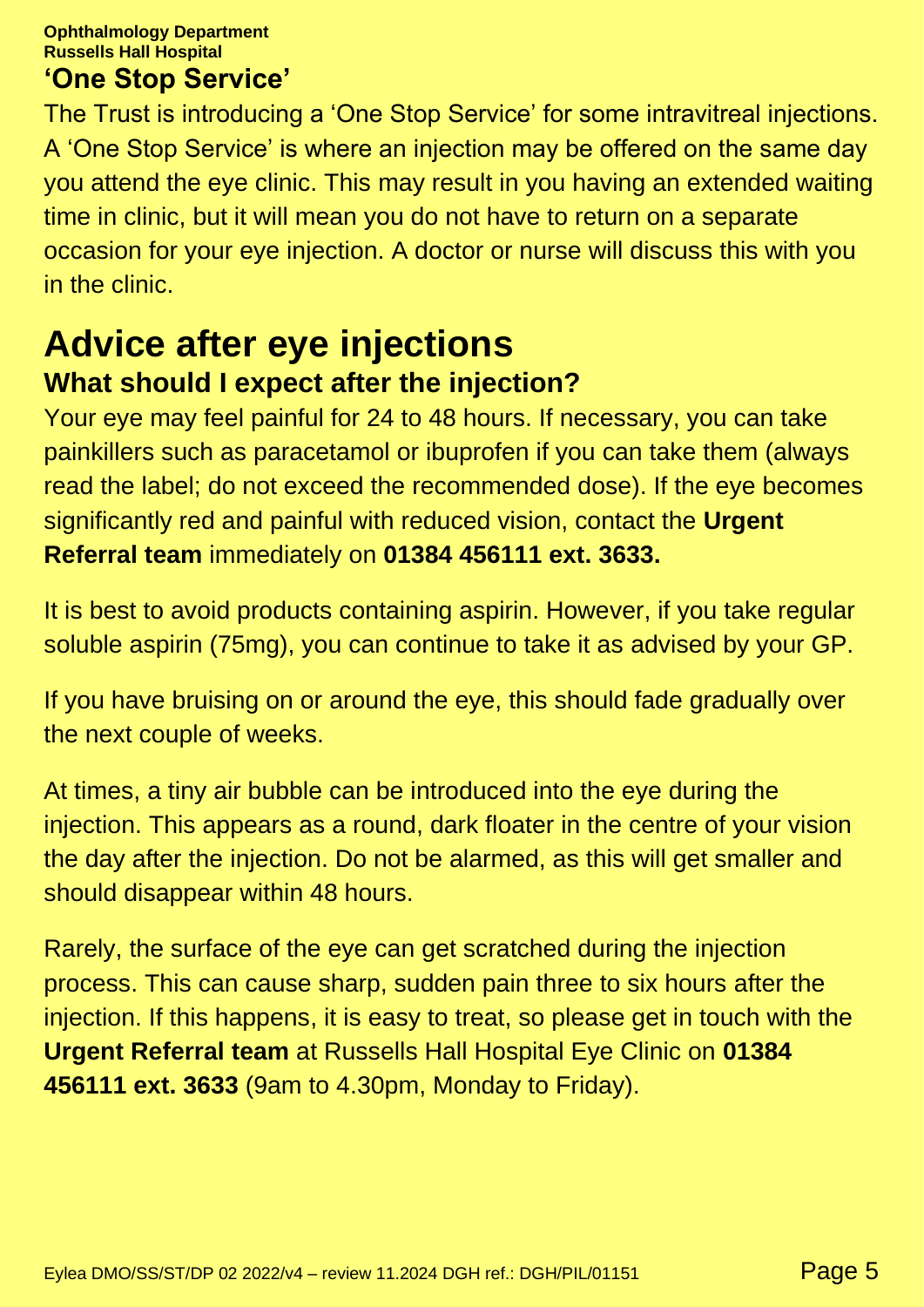#### **Ophthalmology Department Russells Hall Hospital What do I need to do?**

If you have an eye pad to prevent the cornea from being scratched or damaged, you can gently remove this the next morning. The eye pad may be slightly bloodstained, but this is nothing to worry about.

You can clean your eye the morning after your injection with cool, boiled water and a small piece of cotton wool or lint. Close your eye first, and then gently wipe from the inner corner of the eye to the outer corner of the eye, using a fresh piece of cotton wool or lint each time and for each eye.

If you were prescribed antibiotic drops to use at home, continue to use them for five days. If you have been prescribed glaucoma eye drops, you should use them on the morning of the injection, but not after the injection for the rest of that day. The next day you should start your glaucoma eye drops again using a new bottle.

#### **What if I have any problems or questions after reading this leaflet?**

Please contact the **Urgent Referral Clinic** team at Russells Hall Hospital Eye Clinic on **01384 456111 ext. 3633** (9am to 4.30pm, Monday to Friday).

#### **Eye emergency, out of hours**

In case of an eye emergency after the closing hours of the Eye Clinic at Russells Hall Hospital (including weekends and bank holidays), please contact:

#### **Birmingham and Midland Eye Centre** on **0121 507 4440**

The doctor on call is usually based at the Eye Centre, City Hospital, Dudley Road, Birmingham. They may need to call you back, and if necessary, they will arrange for you to visit them.

## **Can I find out more?**

You can find out more from the following weblink: **RNIB**

[http://www.rnib.org.uk/eye-health-eye-conditions-z-eye](http://www.rnib.org.uk/eye-health-eye-conditions-z-eye-conditions/understanding-eye-conditions-related-diabetes)[conditions/understanding-eye-conditions-related-diabetes](http://www.rnib.org.uk/eye-health-eye-conditions-z-eye-conditions/understanding-eye-conditions-related-diabetes)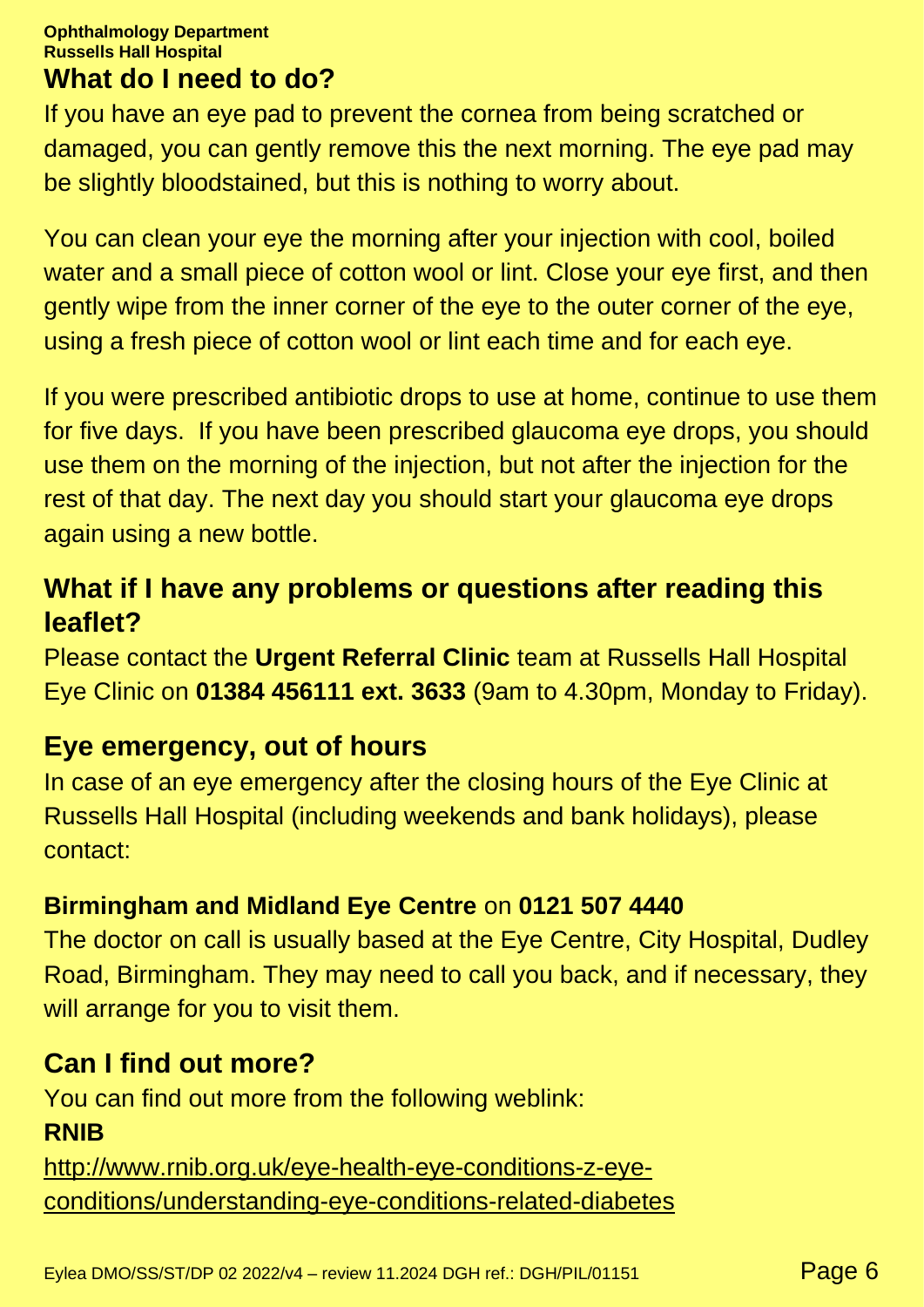#### **Ophthalmology Department Russells Hall Hospital**

**Note:** the information in this booklet is provided for information only. The information found is **not** a substitute for professional medical advice or care by a qualified doctor or other healthcare professional. **Always** check with your doctor if you have any concerns about your condition or treatment. This is only indicative and general information for the procedure. Individual experiences may vary and all the points may not apply to all patients at all times. Please discuss you individual circumstances with your eye doctor.

#### **Author: Mr S Shafquat FRCS FRCOphth Consultant ophthalmologist, retina lead**

#### **Reference**

Brown DM, Schmidt-Erfurth U, Do DV, Holz FG, Boyer DS, Midena E, Heier JS, Terasaki H, Kaiser PK, Marcus DM, Nguyen QD, Jaffe GJ, Slakter JS, Simader C, Soo Y, Schmelter T, Yancopoulos GD, Stahl N, Vitti R, Berliner AJ, Zeitz O, Metzig C and Korobelnik JF (2015). Intravitreal Aflibercept for Diabetic Macular Edema: 100-Week Results From the VISTA and VIVID Studies. *Ophthalmology*. 122(10):2044-2052.

This leaflet can be downloaded or printed from <http://dgft.nhs.uk/services-and-wards/ophthalmology/>